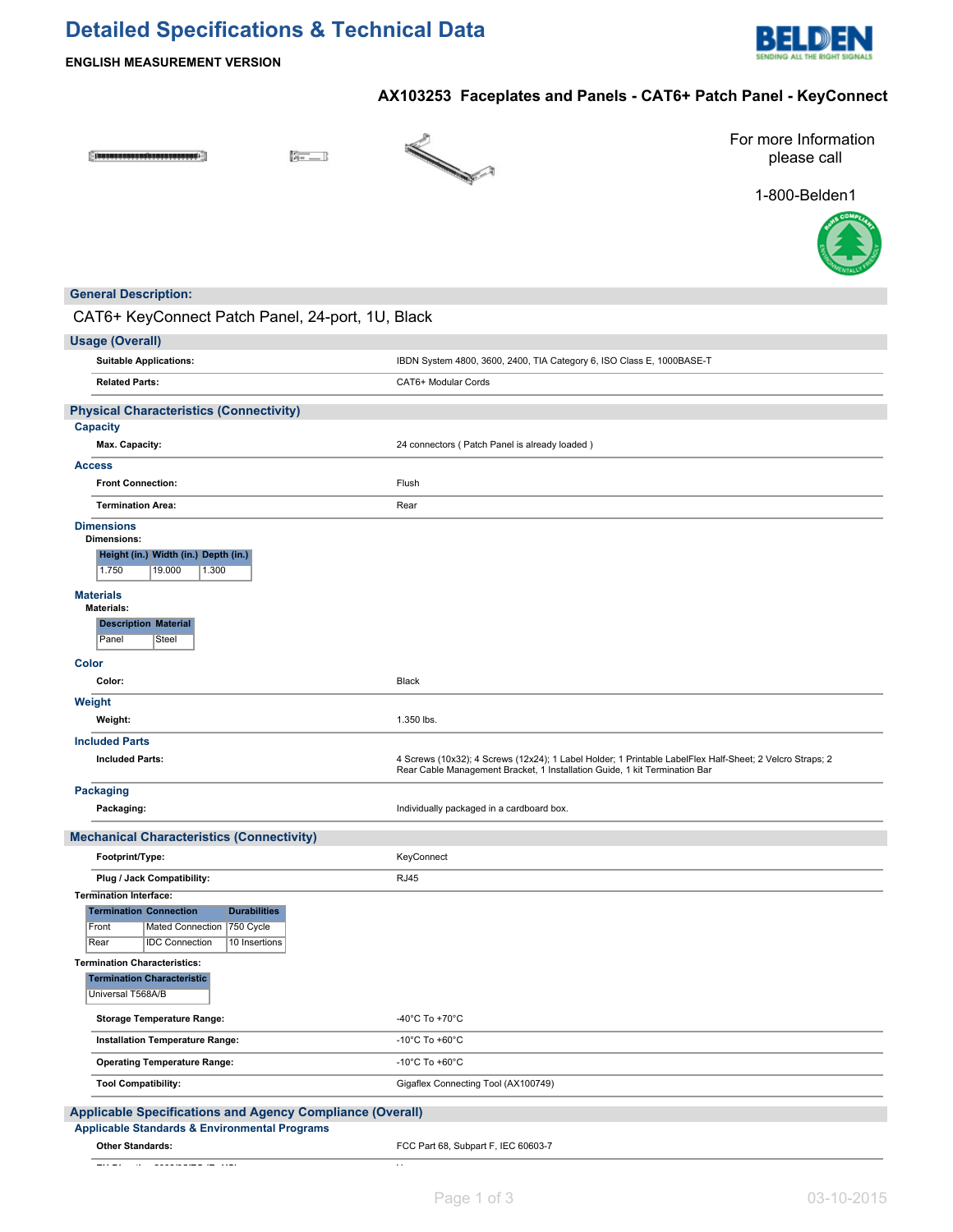# **Detailed Specifications & Technical Data**



### **ENGLISH MEASUREMENT VERSION**

## **AX103253 Faceplates and Panels - CAT6+ Patch Panel - KeyConnect**

|                                                                                             | EU Directive 2002/95/EC (RoHS):              | Yes                              |
|---------------------------------------------------------------------------------------------|----------------------------------------------|----------------------------------|
| EU RoHS Compliance Date (mm/dd/yyyy):                                                       |                                              | 01/30/2008                       |
| MII Order #39 (China RoHS):<br><b>EUP 50</b>                                                |                                              |                                  |
| <b>Telecommunications Standards:</b><br>Category 6 - TIA 568.B.2-1, ISO/IEC 11801:2002 Ed.2 |                                              |                                  |
|                                                                                             | <b>Third Party Performance Verification:</b> | ETL - Verified Category 6        |
|                                                                                             | <b>Safety Listing:</b>                       | ACA, Bi-national Standard Listed |
|                                                                                             | <b>Suitability</b>                           |                                  |

#### **Suitability - Indoor:** Yes

# **Transmission Characteristics (Connectivity)**

### **Mated Connection Table 1:**

| Frequency<br>(MHz) | Max.<br>TIA* (dB) | Max.<br><b>Insertion Loss Insertion Loss</b><br>Belden** (dB) | Min.<br><b>NEXT</b><br>$TIA*$ (dB) | Min.<br><b>NEXT</b><br>Belden** (dB) TIA* (dB) | Min.<br><b>FEXT</b> | Min.<br><b>FEXT</b><br>Belden** (dB) |
|--------------------|-------------------|---------------------------------------------------------------|------------------------------------|------------------------------------------------|---------------------|--------------------------------------|
| 1.000              | 0.100             | 0.100                                                         | 75.000                             | 77.000                                         | 75.000              | 77.000                               |
| 4.000              | 0.100             | 0.100                                                         | 75,000                             | 77.000                                         | 71.100              | 75.100                               |
| 8.000              | 0.100             | 0.100                                                         | 75.000                             | 77.000                                         | 65.000              | 69.000                               |
| 10.000             | 0.100             | 0.100                                                         | 74.000                             | 77.000                                         | 63.100              | 67.100                               |
| 16.000             | 0.100             | 0.100                                                         | 69.900                             | 72.900                                         | 59.000              | 63.000                               |
| 20,000             | 0.100             | 0.100                                                         | 68.000                             | 71.000                                         | 57.100              | 61.100                               |
| 25.000             | 0.100             | 0.100                                                         | 66,000                             | 69.000                                         | 55.100              | 59.100                               |
| 31.250             | 0.110             | 0.100                                                         | 64.100                             | 67.100                                         | 53.200              | 57.200                               |
| 62.500             | 0.160             | 0.120                                                         | 58.100                             | 61.100                                         | 47.200              | 51.200                               |
| 100.000            | 0.200             | 0.160                                                         | 54.000                             | 57.000                                         | 43.100              | 47.100                               |
| 200.000            | 0.280             | 0.240                                                         | 48.000                             | 51.000                                         | 37.100              | 41.100                               |
| 250.000            | 0.320             | 0.280                                                         | 46.000                             | 49.000                                         | 35.100              | 39.100                               |
| 300.000            |                   | 0.310                                                         |                                    | 44.500                                         |                     | 37.600                               |

**Mated Connection Table - Footnote:** \* TIA-EIA-568-B.2-1 Category 6 Standard. \*\* Worst-case performance for a CAT6+ mated connection using CAT6+ modular plugs.

### **Mated Connection Table 2:**

| Frequency<br>(MHz) | Min.<br>TIA* (dB) | Min.<br><b>Return Loss Return Loss</b><br>Belden** (dB) TIA* (dB) | Min.<br><b>Balanced TCL</b> | Min.<br><b>Balanced TCL</b><br>Belden** (dB) |
|--------------------|-------------------|-------------------------------------------------------------------|-----------------------------|----------------------------------------------|
| 1.000              | 30.000            | 32.000                                                            | 40.000                      | 42.000                                       |
| 4.000              | 30,000            | 32.000                                                            | 40.000                      | 42.000                                       |
| 8.000              | 30,000            | 32.000                                                            | 40.000                      | 42.000                                       |
| 10.000             | 30,000            | 32.000                                                            | 40.000                      | 42.000                                       |
| 16.000             | 30.000            | 32.000                                                            | 40.000                      | 42.000                                       |
| 20.000             | 30.000            | 32.000                                                            | 40.000                      | 42.000                                       |
| 25.000             | 30,000            | 32.000                                                            | 40.000                      | 42.000                                       |
| 31.250             | 30.000            | 32.000                                                            | 38.100                      | 42.000                                       |
| 62.500             | 28.100            | 32.000                                                            | 32.100                      | 36.100                                       |
| 100.000            | 24.000            | 28.000                                                            | 28,000                      | 32.000                                       |
| 200.000            | 18.000            | 22.000                                                            | 22.000                      | 26.000                                       |
| 250.000            | 16.000            | 20.000                                                            | 20,000                      | 24.000                                       |
| 300.000            |                   | 18.500                                                            |                             | 22.500                                       |

| <b>Dielectric Strength:</b>     | 1,000 V RMS @ 60Hz for 1 minute |  |
|---------------------------------|---------------------------------|--|
| <b>Current Rating:</b>          | 1.500 A                         |  |
| <b>Insulation Resistance:</b>   | 500 M-Ohm Minimum               |  |
| <b>Max. Contact Resistance:</b> | 20 m-Ohm                        |  |
| <b>Termination Resistance:</b>  | $2.5$ m-Ohm                     |  |
|                                 |                                 |  |

### **Notes (Overall)**

**Notes:** For proper installation refer to Installation Guide PX104691 included with the product or visit our web site at http://www.belden.com

#### **Product Family Part Numbers:**

| <b>Description</b>                                      | <b>Item Number</b> |
|---------------------------------------------------------|--------------------|
| KeyConnect PP CAT6, 1U24P, Black                        | AX103253           |
| KeyConnect PP CAT6, 2U48P, Black                        | AX103255           |
| KeyConnect UHDPP CAT6, 1U48P, Black                     | AX103263           |
| KeyConnect PP CAT6, 1U24P wt couplers, Black   AX104227 |                    |
| KeyConnect PP CAT6, 2U48P wt couplers, Black   AX104228 |                    |
| KeyConnect PP CAT6, 1U48P wt couplers, Black   AX104591 |                    |